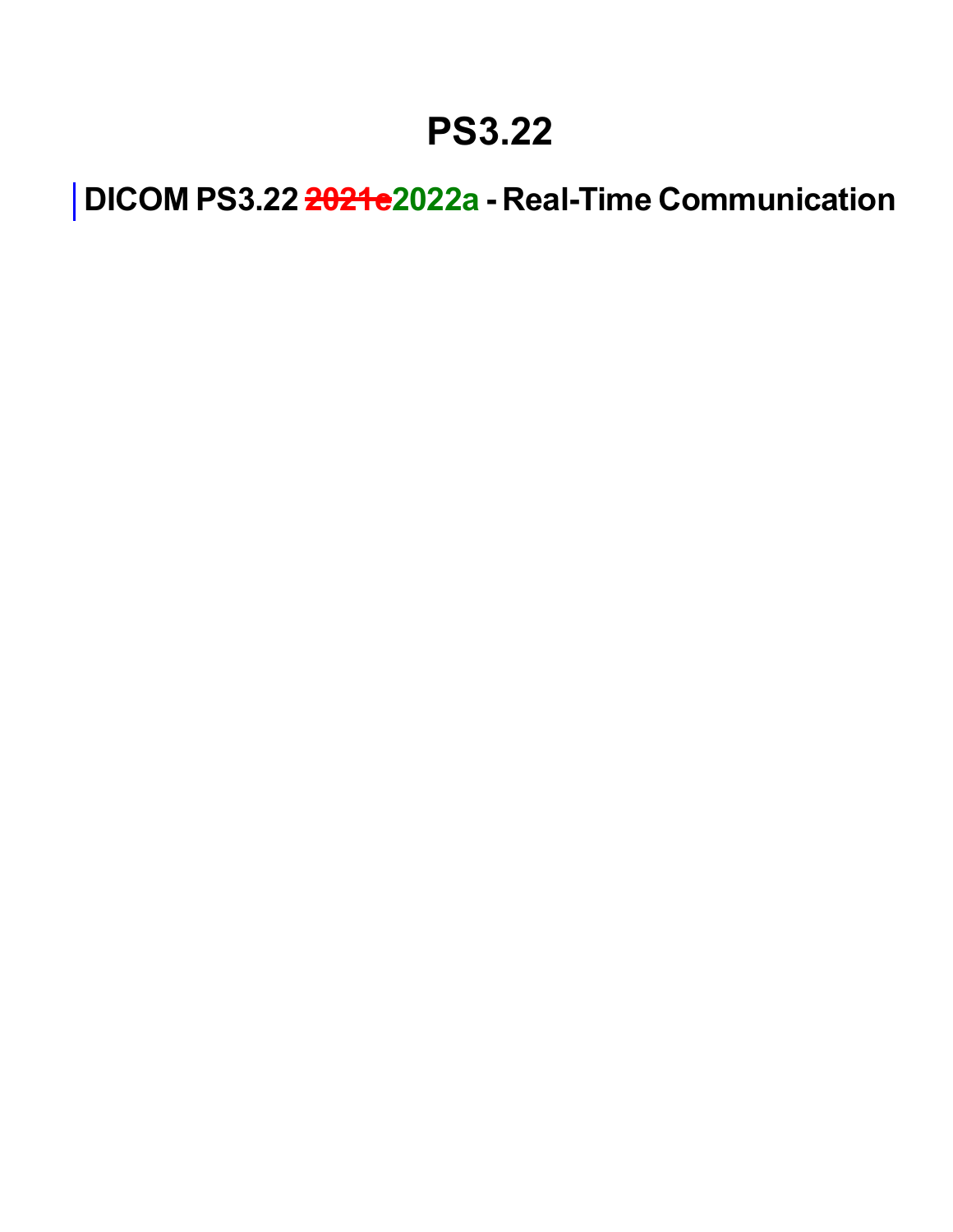#### **PS3.22: DICOM PS3.22 2021e2022a - Real-Time Communication**

Copyright © 20212022 NEMA

A DICOM® publication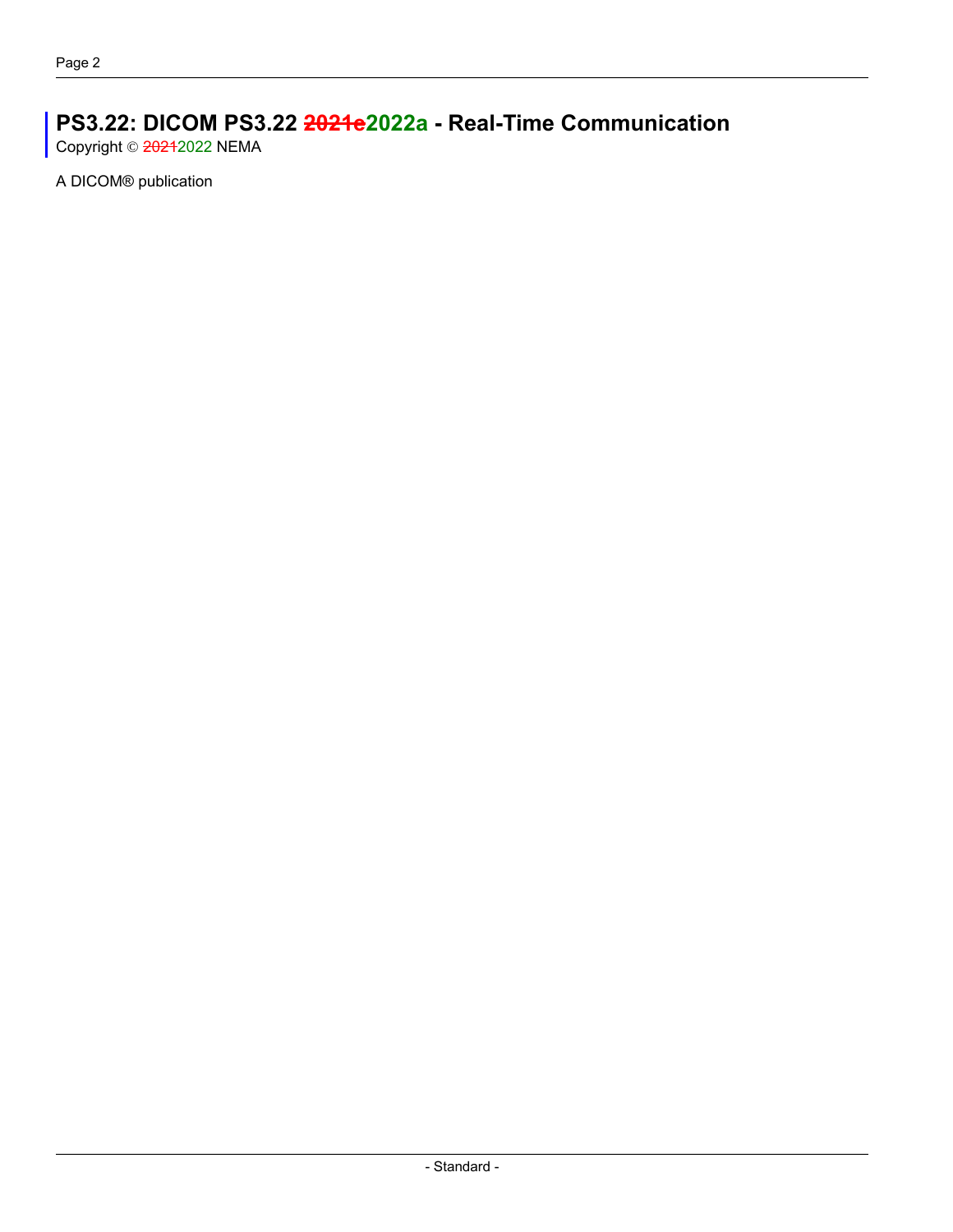#### **Table of Contents**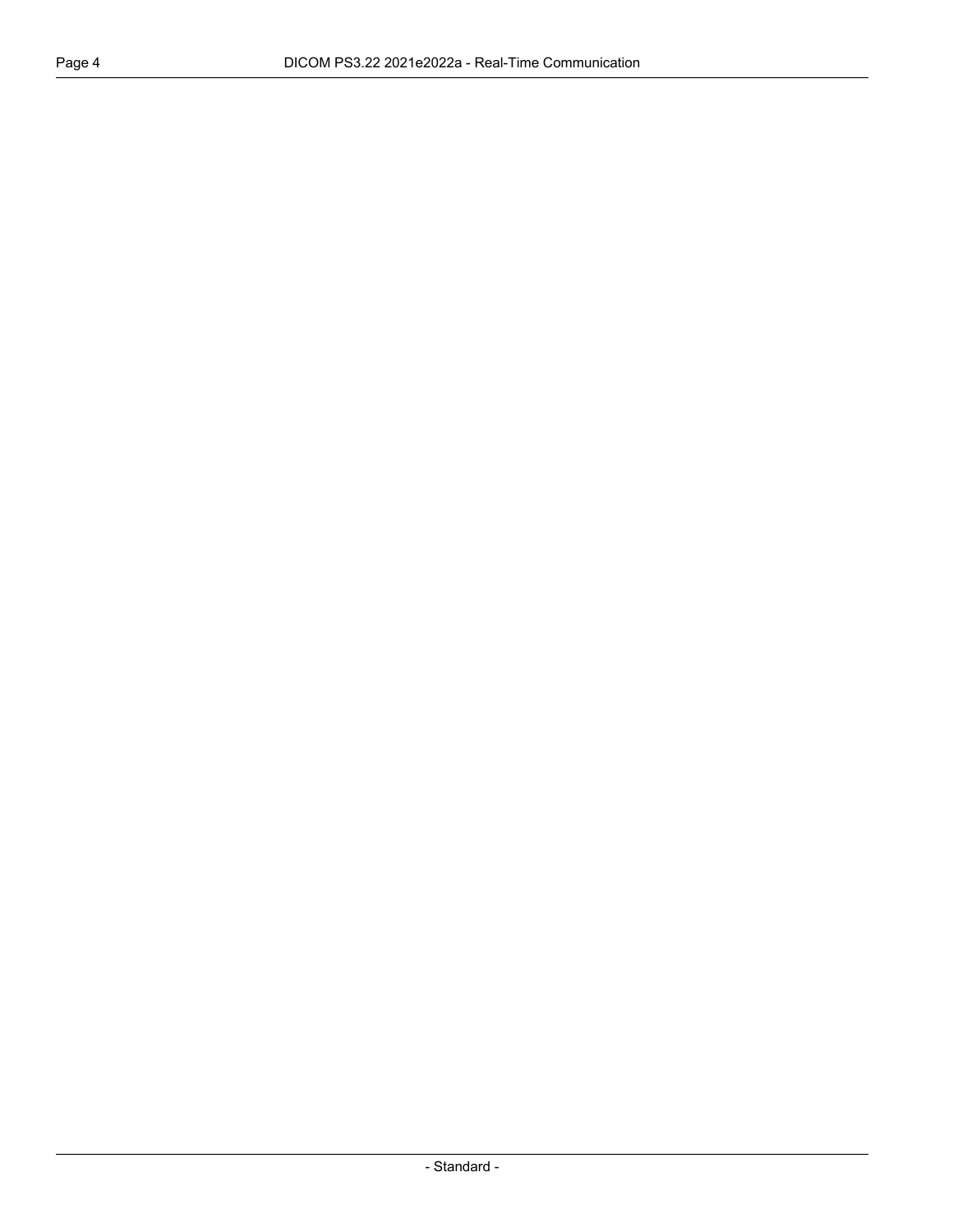### **List of Figures**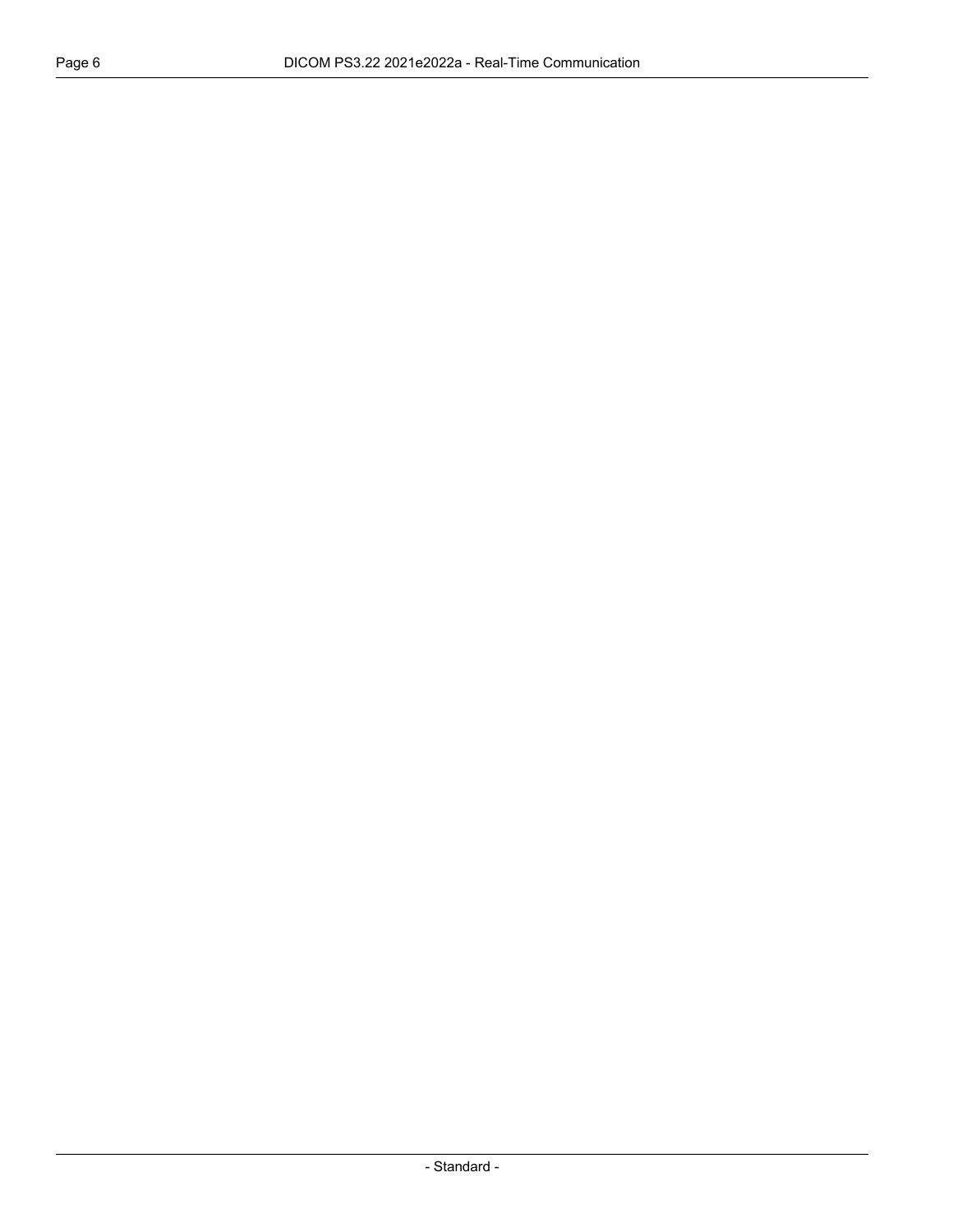#### **List of Tables**

| 7.2-1. Standard SOP Classes |  |
|-----------------------------|--|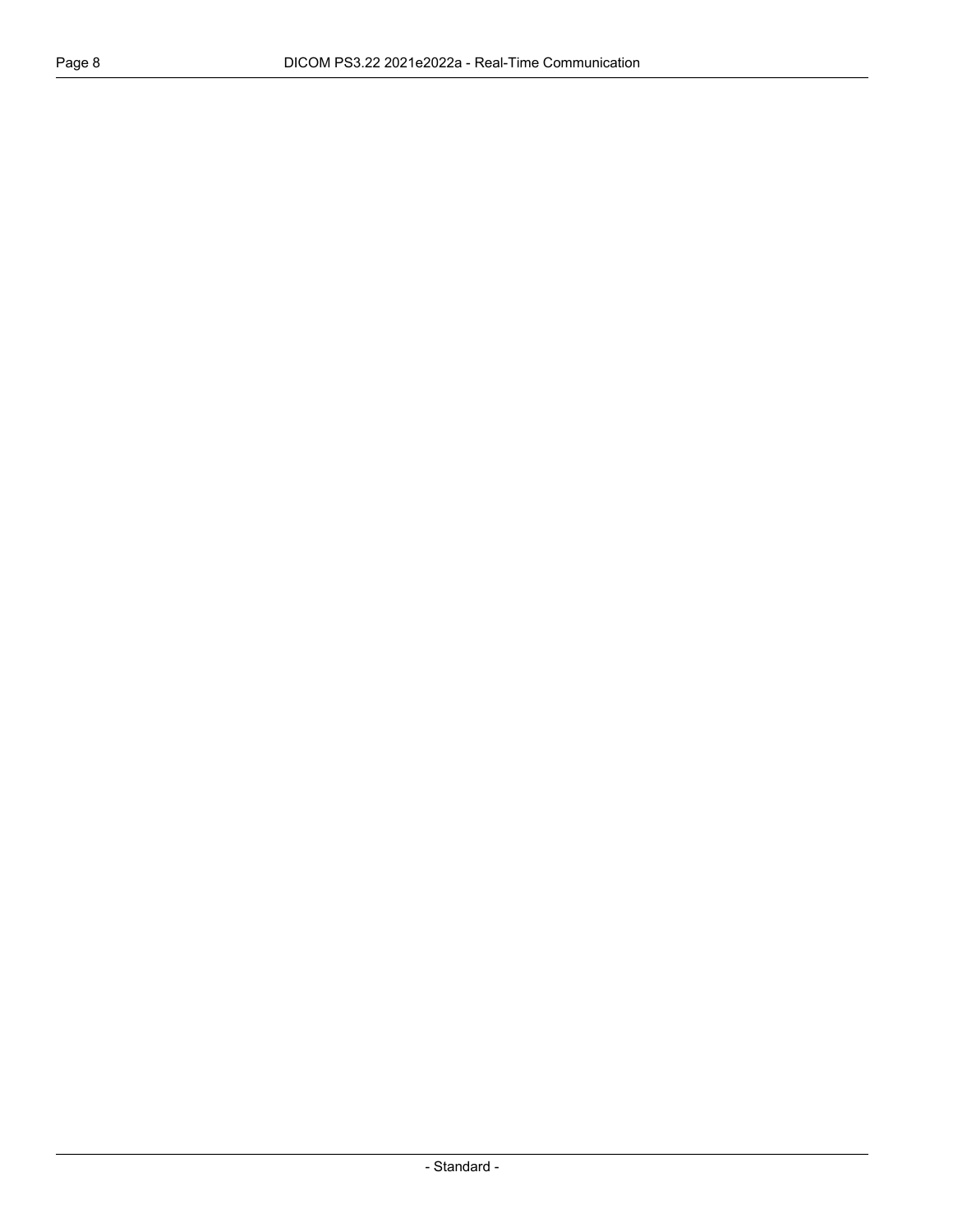### <span id="page-8-0"></span>**Notice and Disclaimer**

The information in this publication was considered technically sound by the consensus of persons engaged in the development and approval of the document at the time it was developed. Consensus does not necessarily mean that there is unanimous agreement among every person participating in the development of this document.

NEMA standards and guideline publications, of which the document contained herein is one, are developed through a voluntary consensus standards development process. This process brings together volunteers and/or seeks out the views of persons who have an interest in the topic covered by this publication. While NEMA administers the process and establishes rules to promote fairness in the development of consensus, it does not write the document and it does not independently test, evaluate, or verify the accuracy or completeness of any information or the soundness of any judgments contained in its standards and guideline publications.

NEMA disclaims liability for any personal injury, property, or other damages of any nature whatsoever, whether special, indirect, consequential, or compensatory, directly or indirectly resulting from the publication, use of, application, or reliance on this document. NEMA disclaims and makes no guaranty or warranty, expressed or implied, as to the accuracy or completeness of any information published herein, and disclaims and makes no warranty that the information in this document will fulfill any of your particular purposes or needs. NEMA does not undertake to guarantee the performance of any individual manufacturer or seller's products or services by virtue of this standard or guide.

In publishing and making this document available, NEMA is not undertaking to render professional or other services for or on behalf of any person or entity, nor is NEMA undertaking to perform any duty owed by any person or entity to someone else. Anyone using this document should rely on his or her own independent judgment or, as appropriate, seek the advice of a competent professional in determining the exercise of reasonable care in any given circumstances. Information and other standards on the topic covered by this publication may be available from other sources, which the user may wish to consult for additional views or information not covered by this publication.

NEMA has no power, nor does it undertake to police or enforce compliance with the contents of this document. NEMA does not cer tify, test, or inspect products, designs, or installations for safety or health purposes. Any certification or other statement of compliance with any health or safety-related information in this document shall not be attributable to NEMA and is solely the responsibility of the certifier or maker of the statement.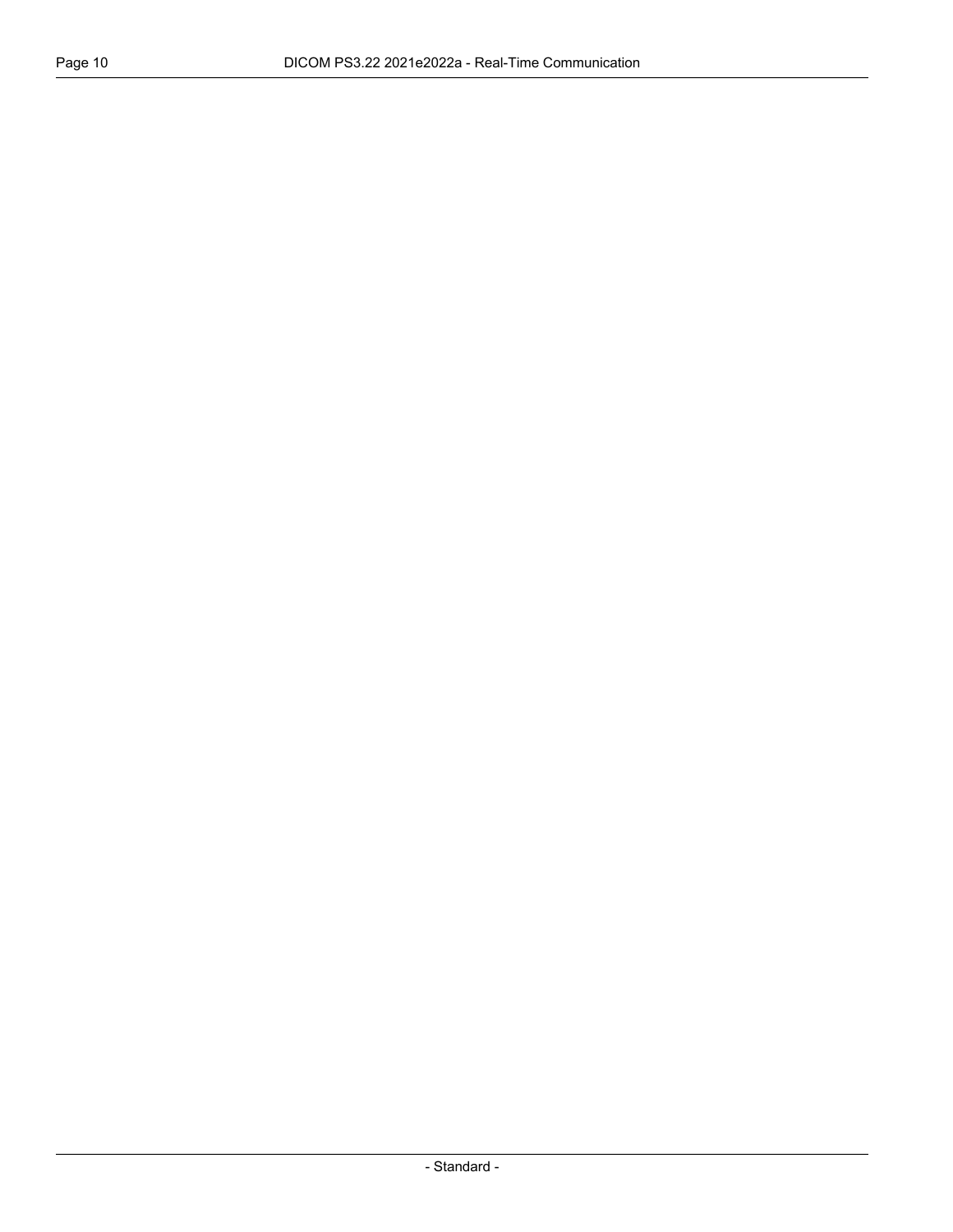### <span id="page-10-0"></span>**Foreword**

This DICOM Standard was developed according to the procedures of the DICOM Standards Committee.

The DICOM Standard is structured as a multi-part document using the guidelines established in [ISO/IEC [Directives,](#page-14-1) Part 2].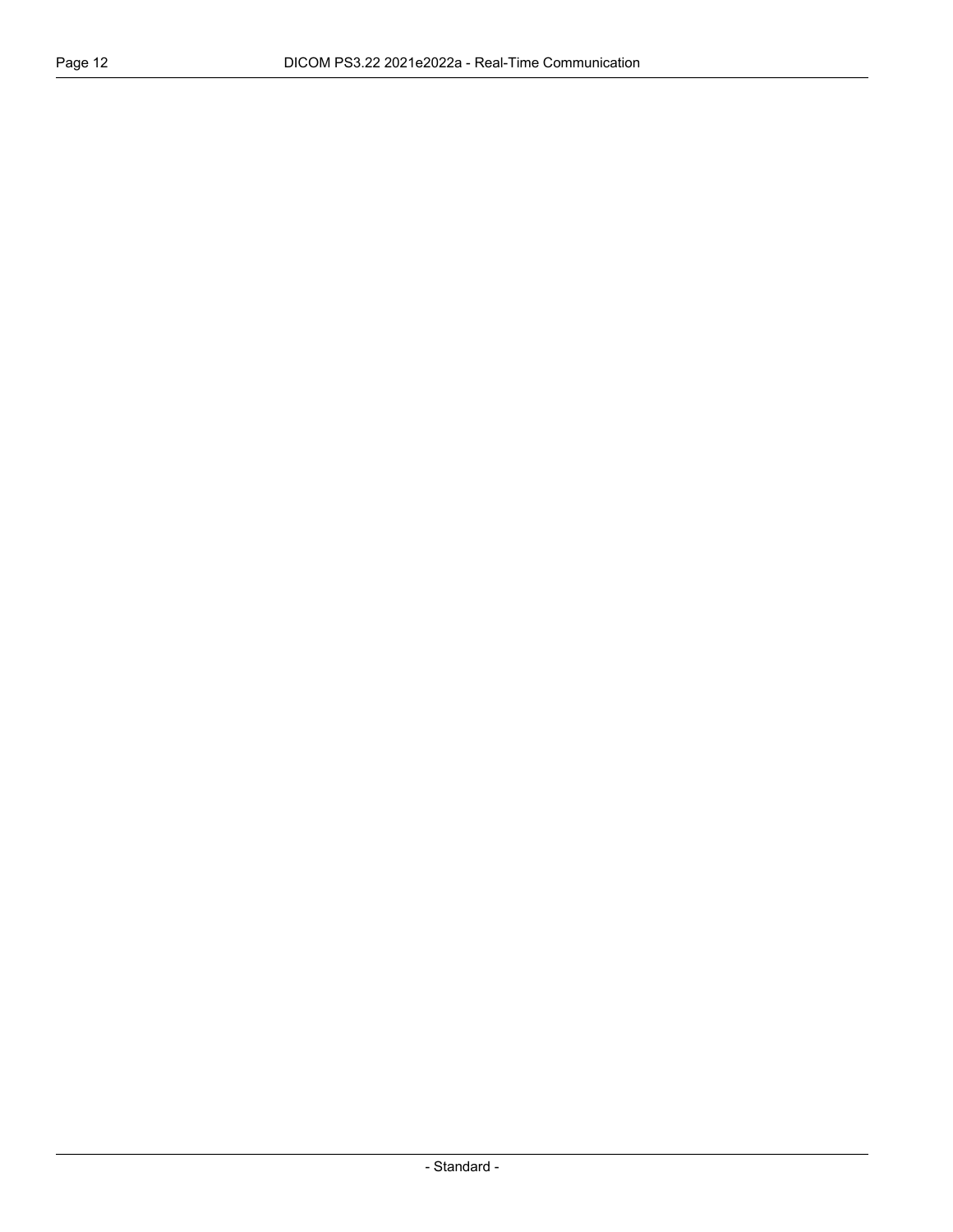# <span id="page-12-0"></span>**1 Scope and Field of Application**

This Part of the DICOM Standard specifies an SMPTE ST 2110-10 based service, relying on RTP, for the real-time transport of DICOM metadata. It provides a mechanism for the transport of DICOM metadata associated with a video or an audio flow based on the SMPTE ST 2110-20 and SMPTE ST 2110-30, respectively.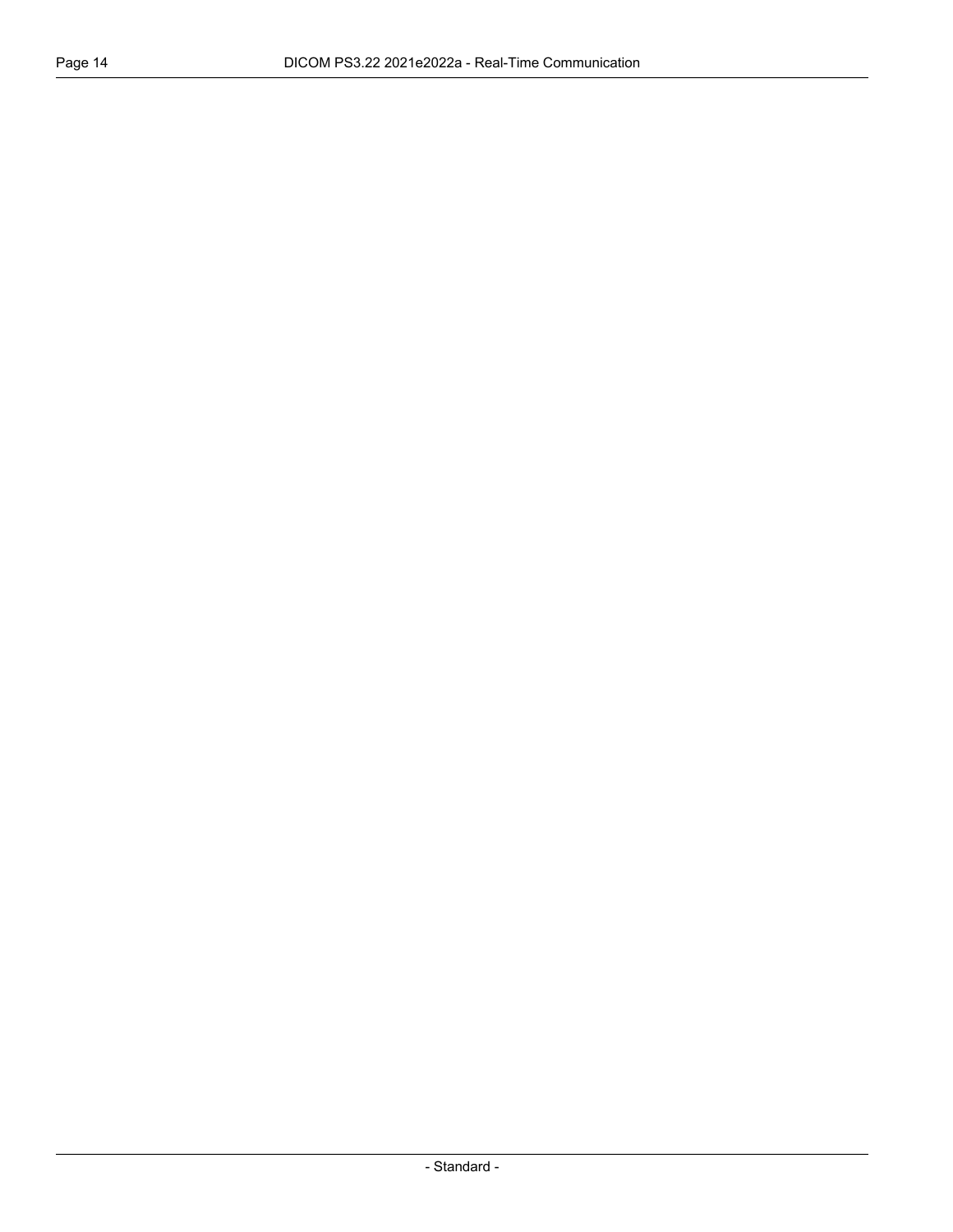## <span id="page-14-0"></span>**2 Normative and Informative References**

The following standards contain provisions that, through reference in this text, constitute provisions of this Standard. At the time of publication, the editions indicated were valid. All standards are subject to revision, and parties to agreements based on this Standard are encouraged to investigate the possibilities of applying the most recent editions of the standards indicated below.

- <span id="page-14-2"></span><span id="page-14-1"></span>[ISO/IEC Directives, Part 2] ISO/IEC. 2016/05. 7.0. *Rules for the structure and drafting of International Standards*. [http://www.iec.ch/](http://www.iec.ch/members_experts/refdocs/iec/isoiecdir-2%7Bed7.0%7Den.pdf) [members\\_experts/refdocs/iec/isoiecdir-2%7Bed7.0%7Den.pdf](http://www.iec.ch/members_experts/refdocs/iec/isoiecdir-2%7Bed7.0%7Den.pdf) .
- [EBU-SMPTE-VSF JT-NM Phase 2 Report] , , and . 2015. v1.0. *Joint Task Force on Networked Media (JT-NM) Phase 2 Report- Reference Architecture*. <http://jt-nm.org/RA-1.0/JT-NMReferenceArchitecturev1.0%20150904%20FINAL.pdf> .
- <span id="page-14-6"></span>[RFC 3550] IETF. 2003/07. *RTP: A Transport Protocol for Real-Time Applications*. <http://tools.ietf.org/html/rfc3550> .
- <span id="page-14-3"></span>[RFC 5285] IETF. 2008/07. *A General Mechanism for RTP Header Extensions*. <http://tools.ietf.org/html/rfc5285> .
- <span id="page-14-4"></span>[SMPTE ST 2110-10] Society of Motion Picture and Television Engineers (SMPTE). 2017. *Professional Media over IP Networks: System Timing and Definitions*.
- <span id="page-14-5"></span>[SMPTE ST 2110-20] Society of Motion Picture and Television Engineers (SMPTE). 2017. *Professional Media over IP Networks: Uncompressed Active Video*.
- [SMPTE ST 2110-30] Society of Motion Picture and Television Engineers (SMPTE). 2017. *Professional Media over IP Networks: PCM Digital Audio*.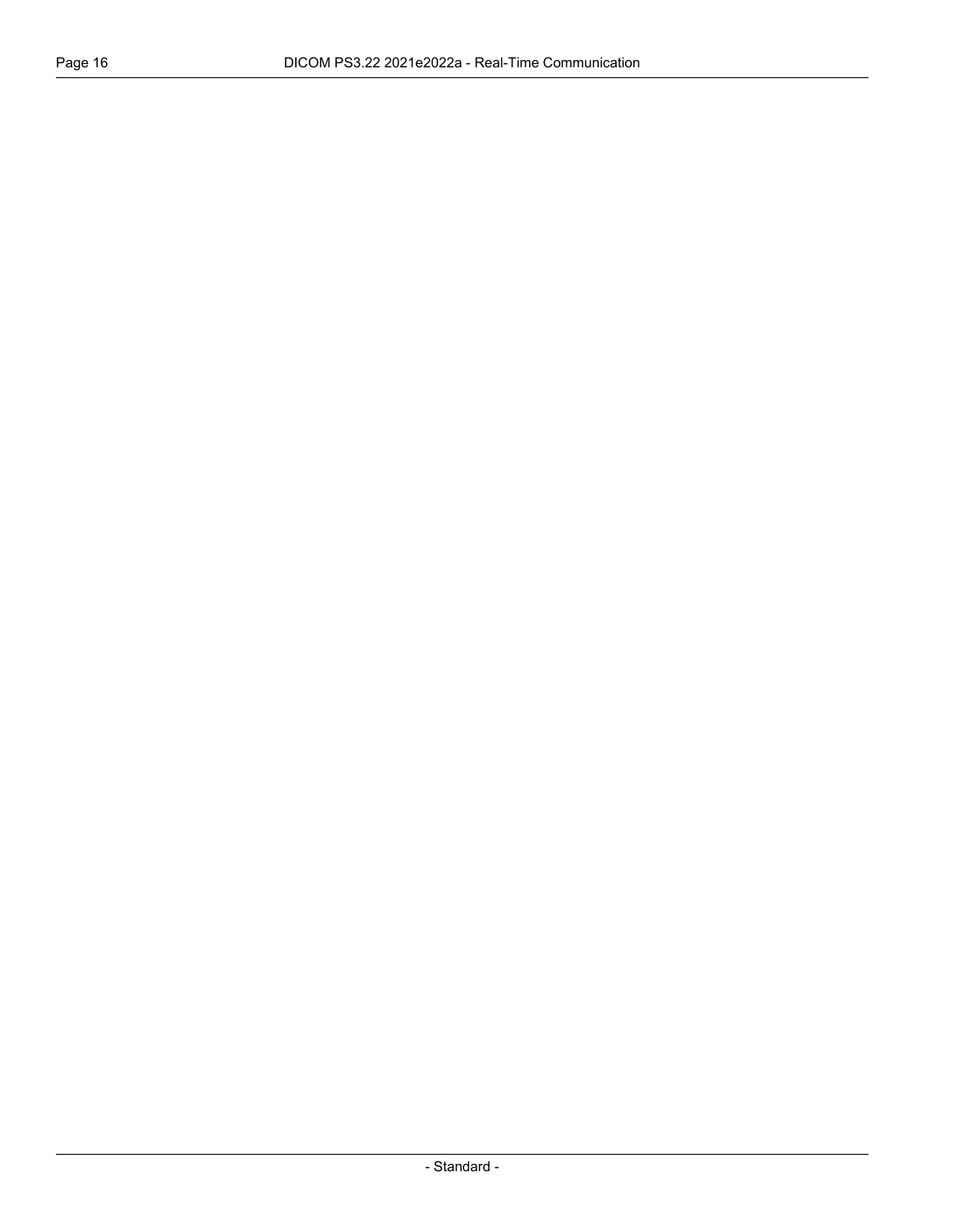# <span id="page-16-0"></span>**3 Definitions**

For the purposes of this Standard the following definitions apply.

#### **3.1 Reference Architecture Definitions:**

This Part of the Standard makes use of the following terms defined in [\[EBU-SMPTE-VSF](#page-14-2) JT-NM Phase 2 Report]:

| Essence     | Video, audio or data type of source.                                                                                                                      |
|-------------|-----------------------------------------------------------------------------------------------------------------------------------------------------------|
| <b>Flow</b> | A sequence of Grains from a Source; a concrete representation of content emanating from the<br>Source.                                                    |
| Grain       | Represents an element of Essence or other data associated with a specific time, such as a frame,<br>or a group of consecutive audio samples, or captions. |
| Rendition   | A collection of time-synchronized Flows intended for simultaneous presentation, providing a<br>complete experience of a Source Group.                     |
| Source      | An abstract concept that represents the primary origin of a Flow or set of Flows.                                                                         |
|             | 3.2 DICOM Real-Time Video Definitions:                                                                                                                    |

#### DICOM Real-Time Video DICOM-RTV encompasses the DICOM-RTV Service, transport of related multimedia bulk data and the Real-Time IODs to which it may be applied. DICOM-RTV Service Real-Time transport of metadata which characterize multimedia bulk data.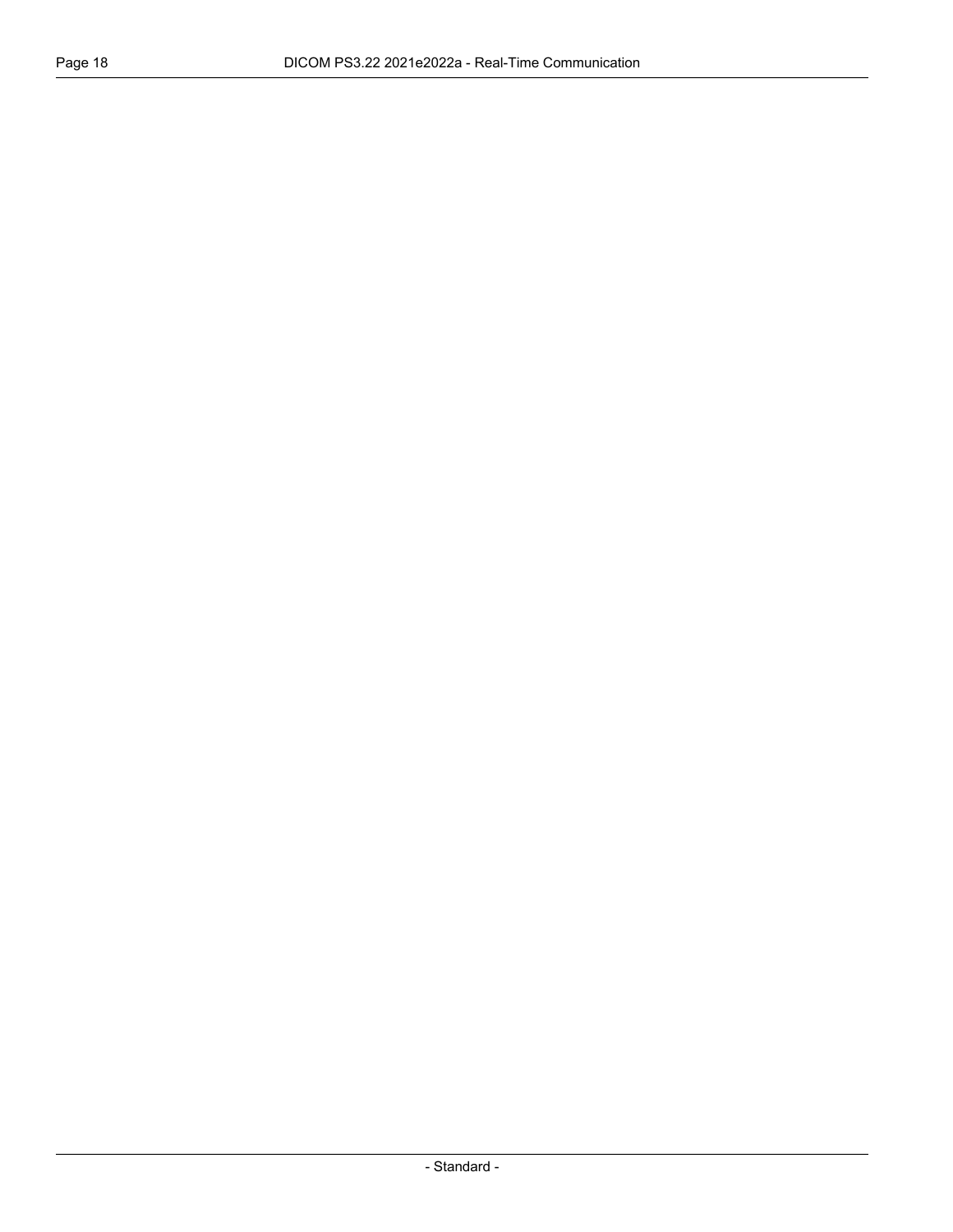# <span id="page-18-0"></span>**4 Symbols and Abbreviations**

The following symbols and abbreviations are used in this Part of the Standard.

| <b>AVP</b>   | Audio Video Profile                                |  |  |  |
|--------------|----------------------------------------------------|--|--|--|
| DICOM-RTV    | DICOM Real-Time Video                              |  |  |  |
| <b>NMOS</b>  | Networked Media Open Specifications                |  |  |  |
| <b>PTP</b>   | Precision Time Protocol                            |  |  |  |
| <b>RTP</b>   | Real-Time Transport Protocol                       |  |  |  |
| <b>SDP</b>   | <b>Session Description Protocol</b>                |  |  |  |
| <b>SMPTE</b> | Society of Motion Picture and Television Engineers |  |  |  |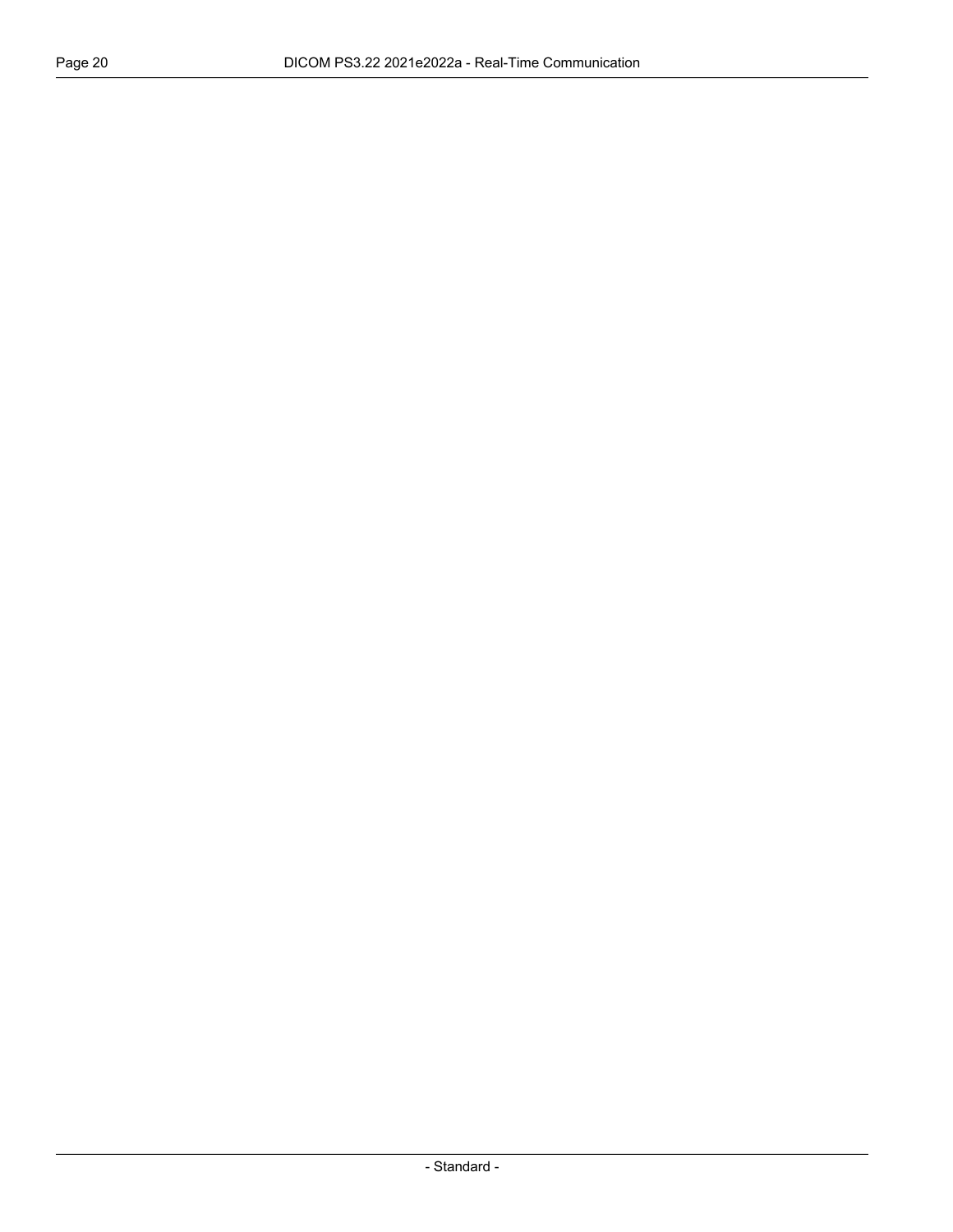# <span id="page-20-0"></span>**5 Conventions**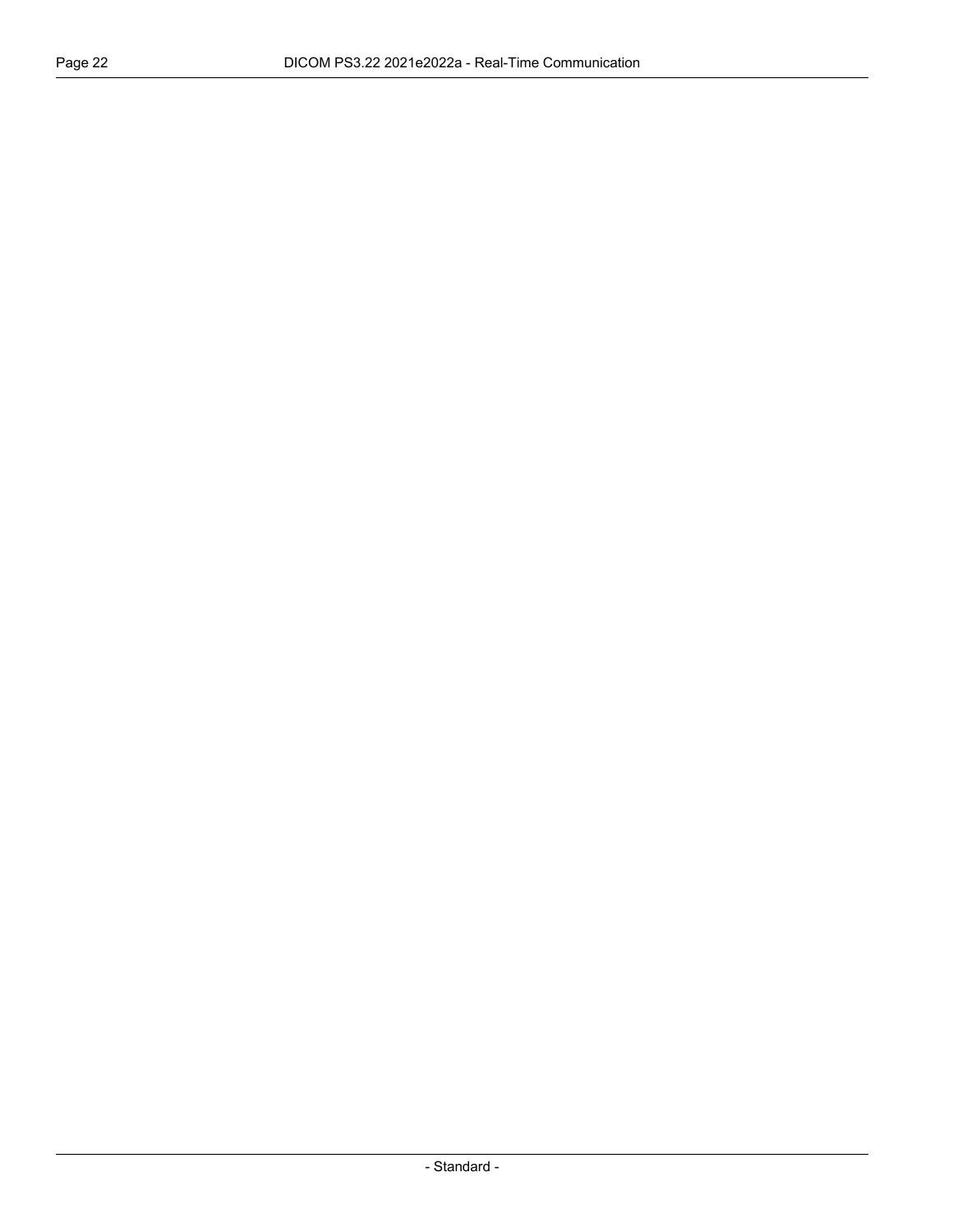# <span id="page-22-0"></span>**6 Data Communication Requirements**

[Figure](part01.pdf#figure_5-1) 5-1 in PS3.1 presents the general communication model of the DICOM Standard, which spans both network (on-line) and storage media interchange (off-line) communications. Application Entities may utilize any of the following transport mechanisms:

- the DICOM Message Service and Upper Layer Service, which provides independence from specific physical networking commu nication support and protocols such as TCP/IP,
- the DICOM Web Service API and HTTP Service, which allows use of common hypertext and associated protocols for transport of DICOM services,
- the Basic DICOM File Service, which provides access to Storage Media independently from specific physical media storage formats and file structures, or
- DICOM Real-Time Communication, which provides real-time transport of DICOM metadata based on SMPTE and RTP.

<span id="page-22-2"></span>This Part describes the DICOM Real-Time Communication, which uses the RTP protocol as defined in [SMPTE ST [2110-10\]](#page-14-3), as de picted in [Figure](#page-22-2) 6-1a.

|                                                  | <b>DICOM Application Entity</b> |                                     |                                 |           |  |  |  |
|--------------------------------------------------|---------------------------------|-------------------------------------|---------------------------------|-----------|--|--|--|
|                                                  |                                 | <b>Service Class Specifications</b> |                                 |           |  |  |  |
|                                                  |                                 | Information Objects Definitions     |                                 |           |  |  |  |
|                                                  |                                 |                                     |                                 |           |  |  |  |
| Dataset Structure and Encoding - Data Dictionary |                                 |                                     |                                 |           |  |  |  |
|                                                  |                                 |                                     | <b>Real Time Communications</b> |           |  |  |  |
|                                                  |                                 |                                     | <b>BOUNDARY:</b><br>DICOM-RTP   |           |  |  |  |
|                                                  |                                 |                                     | <b>RTP</b>                      |           |  |  |  |
|                                                  |                                 |                                     | Security Layer<br>(Optional)    | Ч.        |  |  |  |
|                                                  |                                 |                                     | <b>UDP Transport Layer</b>      | i L<br>Η. |  |  |  |

**Figure 6-1a. DICOM Communication Model for Real-Time Communication**

#### <span id="page-22-1"></span>**6.1 Interaction**

As shown in [Figure](#page-23-0) 6-1, a device can have multiple Sources, one for each Essence which corresponds of the type of bulk data (video, audio or medical metadata), each Source producing one or multiple Flows representing the same content in different formats (high definition, low definition, uncompressed, compress with or without loss, …).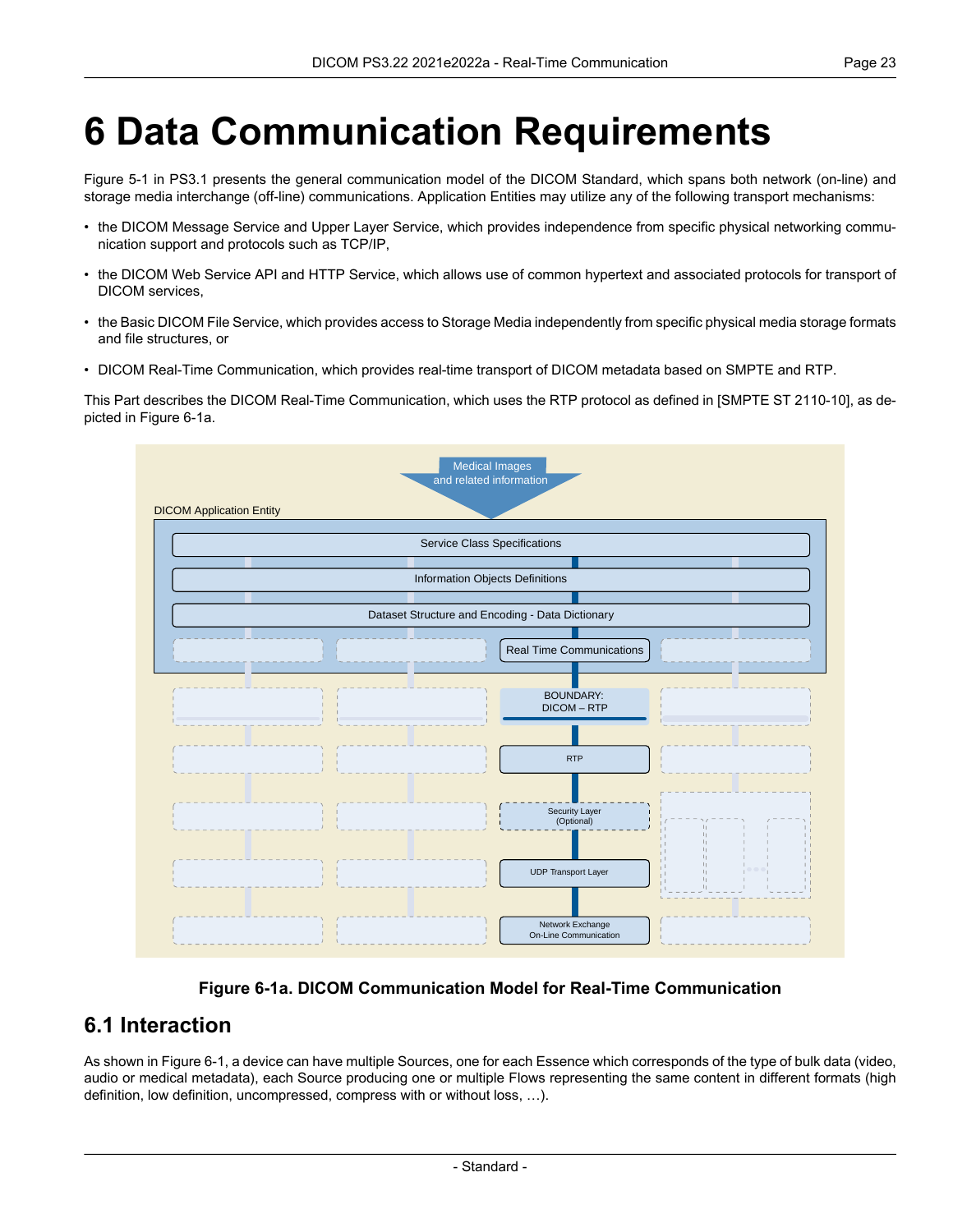<span id="page-23-0"></span>Several Sources may be grouped in a Source Group. A concrete experience of a Source Group is a Rendition, defined as a collection of time-synchronized Flows intended for simultaneous presentation (e.g., the audio channel of a surgical camera).



**Figure 6-1. Real World diagram of DICOM-RTV**

DICOM Real-Time Video standard specifies the communication mechanism for metadata, associated with real-time video and/or audio, originated from a medical imaging device. The mechanism involves one Source and one Flow of "DICOM Video Metadata Essence" for each video Flow and one Source and one Flow of "DICOM Audio Metadata Essence" for each audio Flow. Optionally, there is one Source and one Flow for the "DICOM Rendition Metadata" associating multiple Flows produced by the same device.

<span id="page-23-1"></span>The interaction shall be as shown in [Figure](#page-23-1) 6-2.



**Figure 6-2. Interaction Diagram**

[SMPTE ST [2110-10\]](#page-14-3) provides end-to-end network transport functions for applications transmitting real-time data. Content is transmitted in RTP sessions using RTP packets respecting [SMPTE ST [2110-10\].](#page-14-3)

A device can provide and/or consume content. A device that provides content has one or more Sources that can be of different Essences (e.g., Video and Audio). A Source is the origin of one or more Flows. Multiple Flows coming from the same Source are representations of the same content in different resolutions and/or codings. This is a broadcast/multicast protocol, so a device provides content whether or not a consuming device is present. A device that consumes content can subscribe/unsubscribe to available Flows.

The context and content of a video and/or audio Flow is described by a DICOM Metadata Flow, which is associated with each Flow. However the same DICOM Metadata Flow may be used to describe more than one Flow if their content is the same and their coding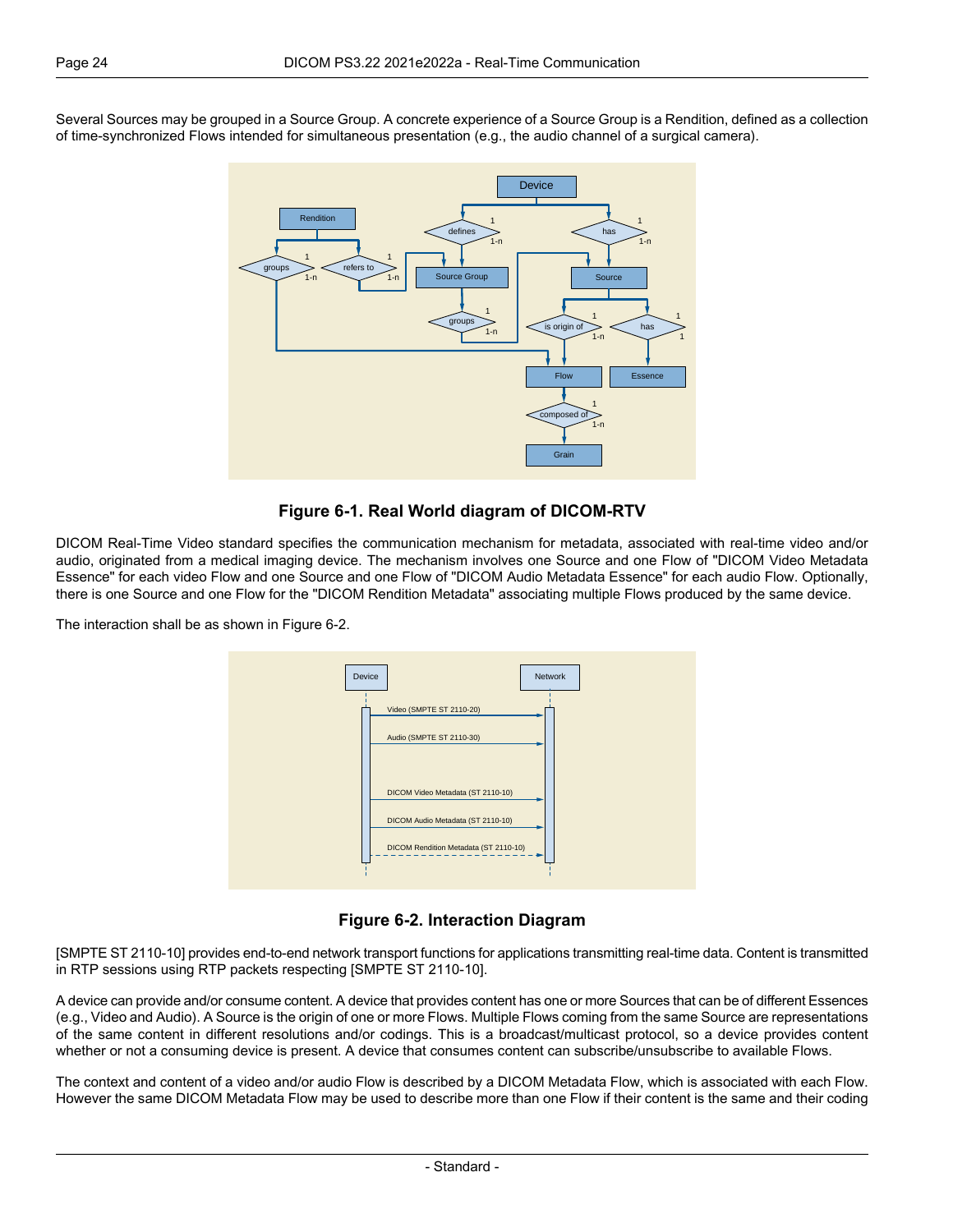#### <span id="page-24-1"></span><span id="page-24-0"></span>**6.2 Transport**

#### **6.2.1 RTP Header**

All Essences shall be transported with RTP according to [SMPTE ST [2110-10\],](#page-14-3) which requires that each Flow is described by an SDP object which specifies its content as well as connection details enabling the receiver to join the session. In addition to mandatory information specified in [SMPTE ST [2110-10\],](#page-14-3) for Audio and Video Essence, the SDP may also include the following information:

- PTP Sync Timestamp
- PTP Origin Timestamp
- Source Identifier
- Flow Identifier

Note

This information is the best way for associating multiple Flows originating from the same device. The presence of such in formation in the SDP implies that it is contained in the RTP Extended Header present in the first IP packet of a Grain (video frame, audio sample, metadata set). It makes it possible to automatically associate and temporarily synchronize two Flows based on their content.

By definition, all the Flows according to [SMPTE ST [2110-10\]](#page-14-3) are synchronized by means of a common reference to the Universal Time, using PTP, with precision on the order of nanoseconds.

The RTP Header, for video and audio Flows, shall follow [SMPTE ST [2110-20\]](#page-14-4) and [SMPTE ST [2110-30\],](#page-14-5) respectively.

The RTP Header, for DICOM Metadata Flows, shall follow [SMPTE ST [2110-10\].](#page-14-3) The clock rate shall be identical to the one defined in the referenced audio or video Flow. The following additional constraints apply:

**extension (X) : 1 bit** Shall be set to 1.

**payload type (PT)** The value of payload type is selected from the range 96-127. It is recommended to avoid numbers frequently used for audio (97) and video (96), and for example use 104 for DICOM Metadata Essence. The value shall be associated to the media type "application" and the subtype "dicom" in the SDP. E.g., (DICOM Metadata on port 12345):

*m=application*12345 *RTP/AVP*104

*a=rtpmap:*104 *dicom/*90000

For the DICOM Metadata Essence, the RTP Header Extension defined by NMOS shall be present, including the following information:

- PTP Sync Timestamp
- PTP Origin Timestamp
- <span id="page-24-2"></span>• Source Identifier
- Flow Identifier

The "defined by profile" part of the RTP Header Extension shall be set to 0xBEDE identifying that the one-byte header extension form is used, as specified in [RFC [5285\].](#page-14-6)

#### **6.2.2 RTP Payload**

The RTP Payload for audio and video Flows shall follow [SMPTE ST [2110-20\]](#page-14-4) and [SMPTE ST [2110-30\],](#page-14-5) respectively.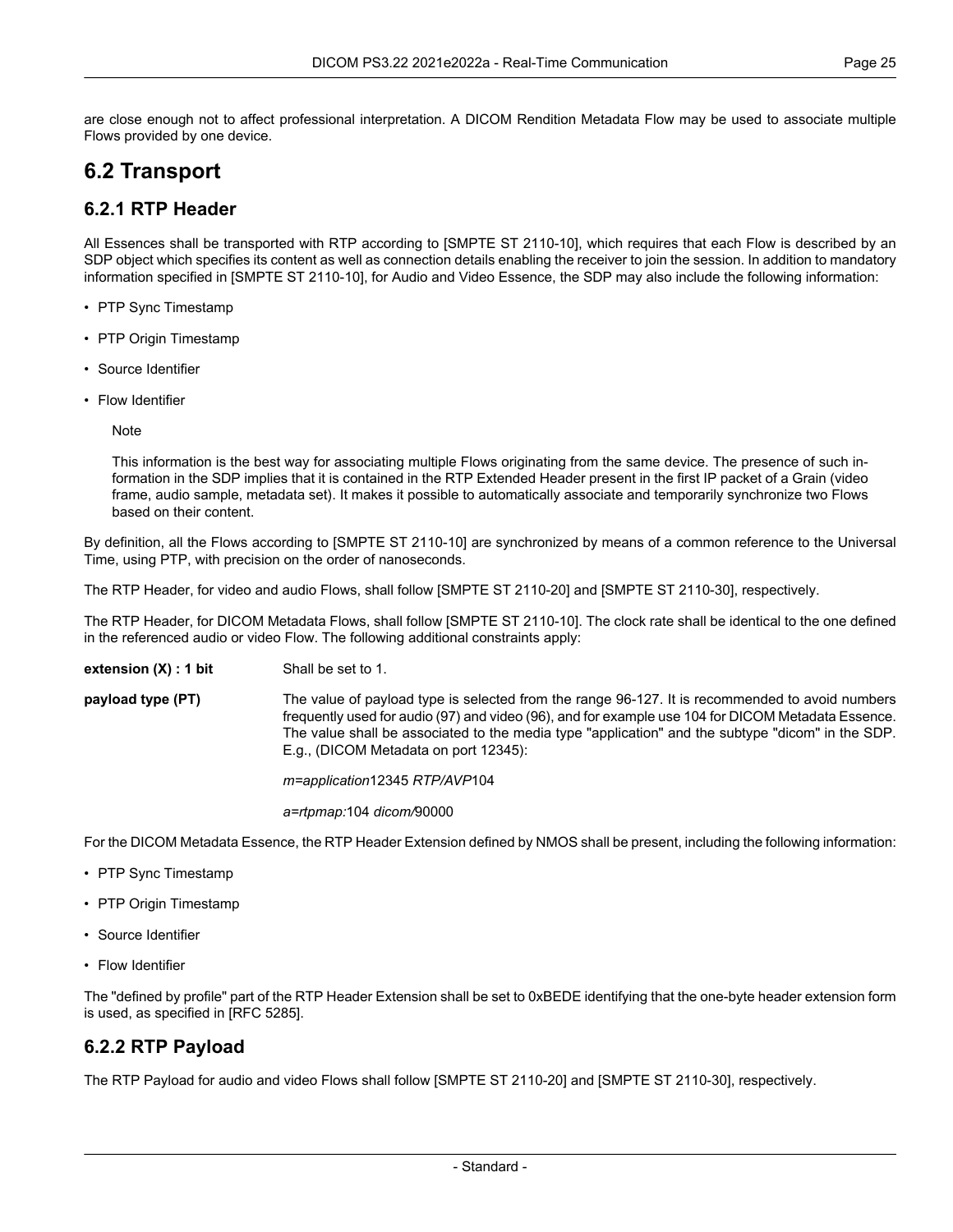The RTP Payload for DICOM Metadata Flows (audio, video and rendition) shall follow [SMPTE ST [2110-10\]](#page-14-3).

The RTP Payload for DICOM Metadata Flows consists of a DICOM dataset compliant with real-time communication.

The DICOM dataset is made of three parts:

- the RTV Meta Information part. This part shall be present in each Grain.
- the dynamic part containing information that varies over time (e.g., Origin Timestamp of the frame, Position of a probe, circle defining the eye. When it exists, this part shall be present in each Grain. The transmission rate of the dynamic part shall be identical to the rate of the associated Flow (e.g., one dataset per frame). This part is for the moment not applicable to DICOM Rendition Metadata.
- the static part containing information that doesn't vary over time (e.g. Patient Name, Modality,  $\hat{a}\epsilon$ ). This part will not be present in every Grain but shall be present at least in one Grain per second.

**Note** 

The receiver cannot process information received from a sender until it receives DICOM Metadata including the static part, so it has to be sent at least every second in order to avoid a longer wait by the receiver when "connected" to a sender.

The transmission rate of DICOM audio flows will be typically of the range of 48kHz. The transmission rate of DICOM video flows will be typically of the range of 60Hz. The transmission rate of the DICOM Rendition Metadata Flow shall be at least 1Hz. It may be ap propriate to use a higher frequency if there is a need for tight synchronization of associated Flows from a device (e.g., two videos of a stereo pair).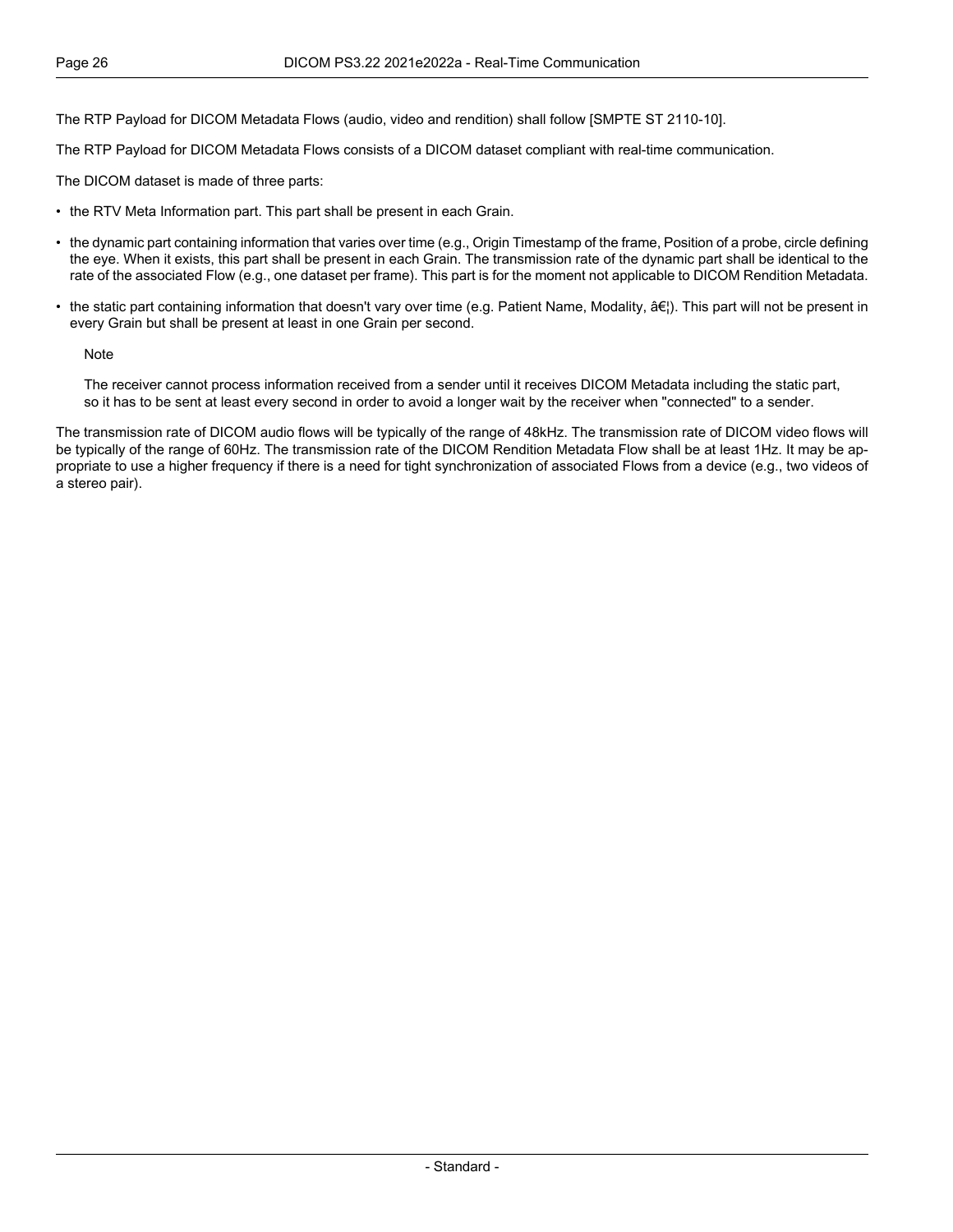## <span id="page-26-0"></span>**7 DICOM Real-Time Format**

The DICOM Real-Time Format provides a means to encapsulate in an RTP session the Data Set representing a SOP Instance.

<span id="page-26-2"></span>[Figure](#page-26-2) 7-1 illustrates the encapsulation of a DICOM audio or video dataset in RTP. The byte stream of the Data Set is placed into the RTP Payload after the DICOM-RTV Meta Information. Each RTP session corresponds to a single SOP Instance.

| RTP Header    |                       |                                                      |                                                                                                                                                 |  |  |  |  |
|---------------|-----------------------|------------------------------------------------------|-------------------------------------------------------------------------------------------------------------------------------------------------|--|--|--|--|
|               | Version (V)           |                                                      |                                                                                                                                                 |  |  |  |  |
|               |                       | Padding (P)                                          |                                                                                                                                                 |  |  |  |  |
|               |                       | Extension (X)                                        |                                                                                                                                                 |  |  |  |  |
|               |                       | CRSC (CC)                                            |                                                                                                                                                 |  |  |  |  |
|               | Marker (M)            |                                                      |                                                                                                                                                 |  |  |  |  |
|               |                       |                                                      | Payload Type (PT)                                                                                                                               |  |  |  |  |
|               |                       |                                                      | Sequence Number                                                                                                                                 |  |  |  |  |
|               |                       |                                                      | (RTP) Timestamp                                                                                                                                 |  |  |  |  |
|               |                       |                                                      | Synchronization Source (SSRC) Identifier                                                                                                        |  |  |  |  |
|               |                       |                                                      | RTP Header Extension                                                                                                                            |  |  |  |  |
|               |                       |                                                      | PTP Sync Timestamp                                                                                                                              |  |  |  |  |
|               |                       |                                                      | PTP Origin Timestamp                                                                                                                            |  |  |  |  |
|               | Flow Identifier       |                                                      |                                                                                                                                                 |  |  |  |  |
|               | Source Identifier     |                                                      |                                                                                                                                                 |  |  |  |  |
|               | <b>Grain Duration</b> |                                                      |                                                                                                                                                 |  |  |  |  |
|               | <b>Grain Flags</b>    |                                                      |                                                                                                                                                 |  |  |  |  |
| RTP Payload   |                       |                                                      |                                                                                                                                                 |  |  |  |  |
| DICOM dataset |                       |                                                      |                                                                                                                                                 |  |  |  |  |
|               |                       | Payload Header (RTV Meta Information)                |                                                                                                                                                 |  |  |  |  |
|               |                       |                                                      | Fixed-size preamble for compatibility with other standards and Definition<br>of the header (e.g., Media RTV SOP Class UID, Transfer Syntax UID) |  |  |  |  |
|               |                       | Dynamic part (Curent Frame Functional Groups Module) |                                                                                                                                                 |  |  |  |  |
|               |                       |                                                      | Parameters of the current frame<br>(e.g., Position of the ultrasound probe, circle definig the eye)                                             |  |  |  |  |
|               |                       |                                                      | [Static part (Video xx Image / Waveform / Rendition Selection Document IOD)]<br>(present at least every second)                                 |  |  |  |  |
|               |                       |                                                      | Patient/Study/Series/Equipment/FrameOfReference/Synchronization Attributes                                                                      |  |  |  |  |
|               |                       |                                                      | Flow Description                                                                                                                                |  |  |  |  |
|               |                       |                                                      | Parameters shared with all frames: list of: source id/flow id (i.e., some<br>information of the SDP "translated" to DICOM)                      |  |  |  |  |

**Figure 7-1. DICOM Dataset Encapsulation Within RTP**

#### <span id="page-26-1"></span>**7.1 RTV Meta Information**

<span id="page-26-3"></span>The RTV Meta Information includes identifying information on the encapsulated DICOM Data Set.

Note

The group number of the RTV Meta Information attributes (0002,xxxx) is lower than the one of other attributes in order to place the RTV Meta Information at the beginning of the payload, as is done in [PS3.10.](part10.pdf#PS3.10)

**Table 7.1-1. RTV Meta Information**

| <b>Attribute Name</b> | Taq                        | Type | <b>Attribute Description</b>                                                                                                                                                                                                                                                                                                   |
|-----------------------|----------------------------|------|--------------------------------------------------------------------------------------------------------------------------------------------------------------------------------------------------------------------------------------------------------------------------------------------------------------------------------|
| Header Preamble       | No Tag or Length<br>Fields |      | A fixed 128 byte field available for Application Profile or<br>implementation specified use. If not used by an Application Profile<br>or a specific implementation, all bytes shall be set to 00H.<br>Receivers shall not rely on the content of this Preamble to determine<br>that this payload is or is not a DICOM payload. |
| <b>DICOM Prefix</b>   | No Tag or Length<br>Fields |      | Four bytes containing the character string "DICM". This Prefix is<br>intended to be used to recognize that this payload is or is not a<br>DICOM payload.                                                                                                                                                                       |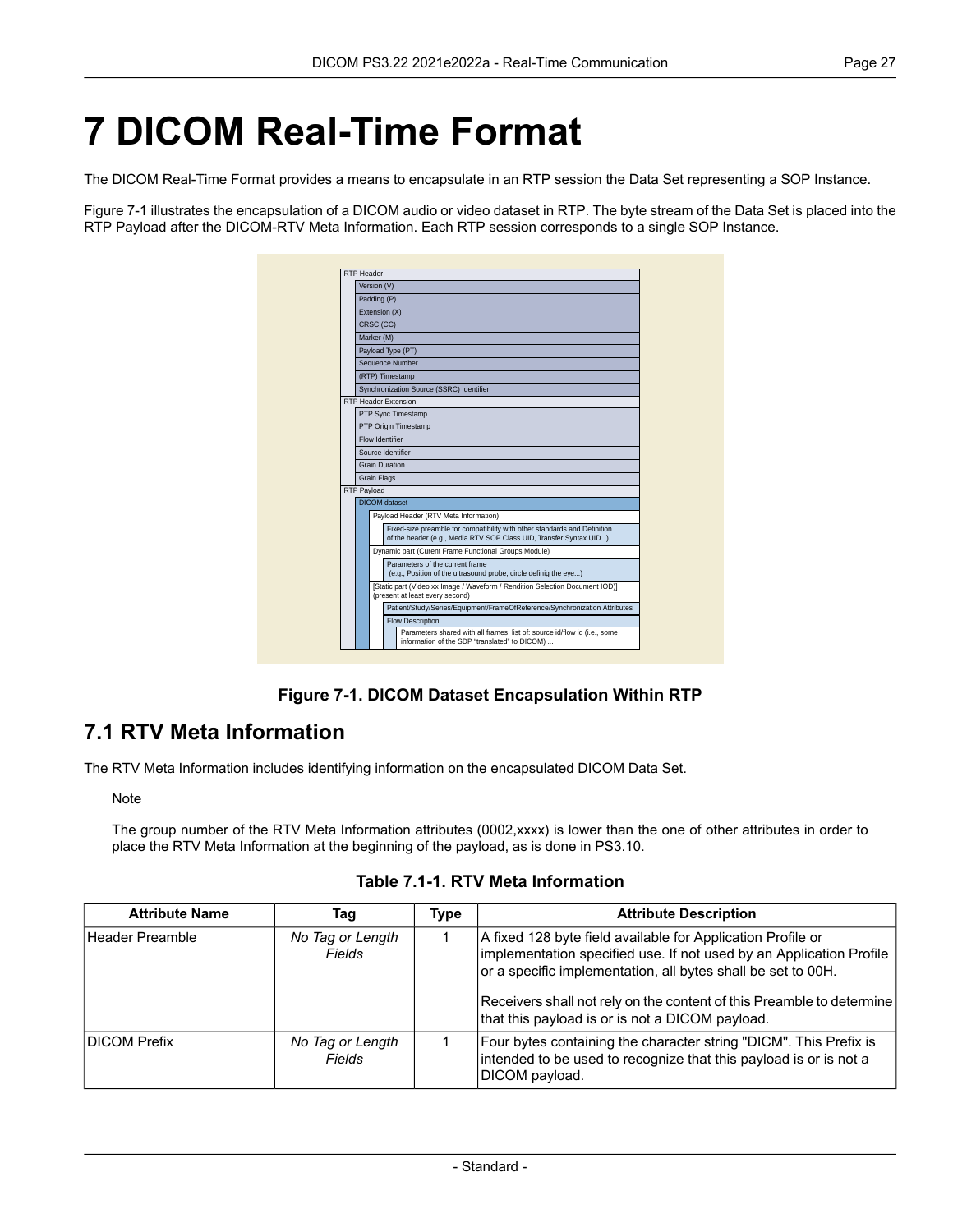| <b>Attribute Name</b>                            | Tag          | <b>Type</b>  | <b>Attribute Description</b>                                                                                                                                                                                               |  |
|--------------------------------------------------|--------------|--------------|----------------------------------------------------------------------------------------------------------------------------------------------------------------------------------------------------------------------------|--|
| File Meta Information Group<br>Length            | (0002, 0000) | 1            | Number of bytes following this RTV Meta Element (end of the Value<br>field) up to and including the last RTV Meta Element of the Group<br>2 RTV Meta Information                                                           |  |
| <b>Transfer Syntax UID</b>                       | (0002, 0010) | 1            | Uniquely identifies the Transfer Syntax used to encode the referred<br>bulk-data Flow. This Transfer Syntax does not apply to the RTV<br>Metadata which is encoded using the Explicit VR Little Endian<br>Transfer Syntax. |  |
| <b>RTV Meta Information Version</b>              | (0002, 0031) | $\mathbf{1}$ | This is a two byte field where each bit identifies a version of this RTV<br>Meta Information header. In version 1 the first byte value is 00H and<br>the second byte value is 01H.                                         |  |
| <b>RTV Communication SOP</b><br>Class UID        | (0002, 0032) | 1            | Uniquely identifies the SOP Class associated with the Data Set.<br>SOP Class UIDs allowed for RTV Communication are specified in<br>section 7.2 STANDARD SOP CLASSES.                                                      |  |
| <b>RTV Communication SOP</b><br>Instance UID     | (0002, 0033) | 1            | Uniquely identifies the SOP Instance associated with the Data Set<br>placed in the RTP Payload and following the RTV Meta Information.                                                                                     |  |
| <b>RTV Source Identifier</b>                     | (0002, 0035) | 1            | The UUID of the RTP source that sends the RTV Metadata Flow.                                                                                                                                                               |  |
| <b>RTV Flow Identifier</b>                       | (0002, 0036) | $\mathbf{1}$ | The UUID of the RTV Metadata Flow.                                                                                                                                                                                         |  |
| RTV Flow RTP Sampling Rate                       | (0002, 0037) | 1C           | The rate of the dynamic part of the RTV Metadata Flow, the same<br>as the bulk-data Flow rate.<br>Required if RTV Metadata Flow includes a dynamic part.                                                                   |  |
| <b>RTV Flow Actual Frame</b><br>Duration         | (0002, 0038) | 3            | Duration of image capture in msec.                                                                                                                                                                                         |  |
| <b>Private Information Creator</b><br><b>UID</b> | (0002, 0100) | $\mathbf{3}$ | The UID of the creator of the private information (0002,0102).                                                                                                                                                             |  |
| Private Information                              | (0002, 0102) | 1C           | Contains Private Information placed in the RTV Meta Information.<br>The creator shall be identified in (0002,0100). Required if Private<br>Information Creator UID (0002,0100) is present.                                 |  |

#### <span id="page-27-1"></span><span id="page-27-0"></span>**7.2 Standard SOP Classes**

The SOP Classes in the Real-Time Communication Class identify the Composite IODs to be sent. [Table](#page-27-1) 7.2-1 identifies Standard SOP Classes.

#### **Table 7.2-1. Standard SOP Classes**

| <b>SOP Class Name</b>                                               | <b>SOP Class UID</b> | IOD Specification (defined in PS3.3)   |
|---------------------------------------------------------------------|----------------------|----------------------------------------|
| Video Endoscopic Image Real-Time Communication   1.2.840.10008.10.1 |                      | Real-Time Video Endoscopic Image IOD   |
| Video Photographic Image Real-Time<br>Communication                 | 1.2.840.10008.10.2   | Real-Time Video Photographic Image IOD |
| Audio Waveform Real-Time Communication                              | 1.2.840.10008.10.3   | Real-Time Audio Waveform IOD           |
| Rendition Selection Document Real-Time<br>l Communication           | 1.2.840.10008.10.4   | Rendition Selection Document IOD       |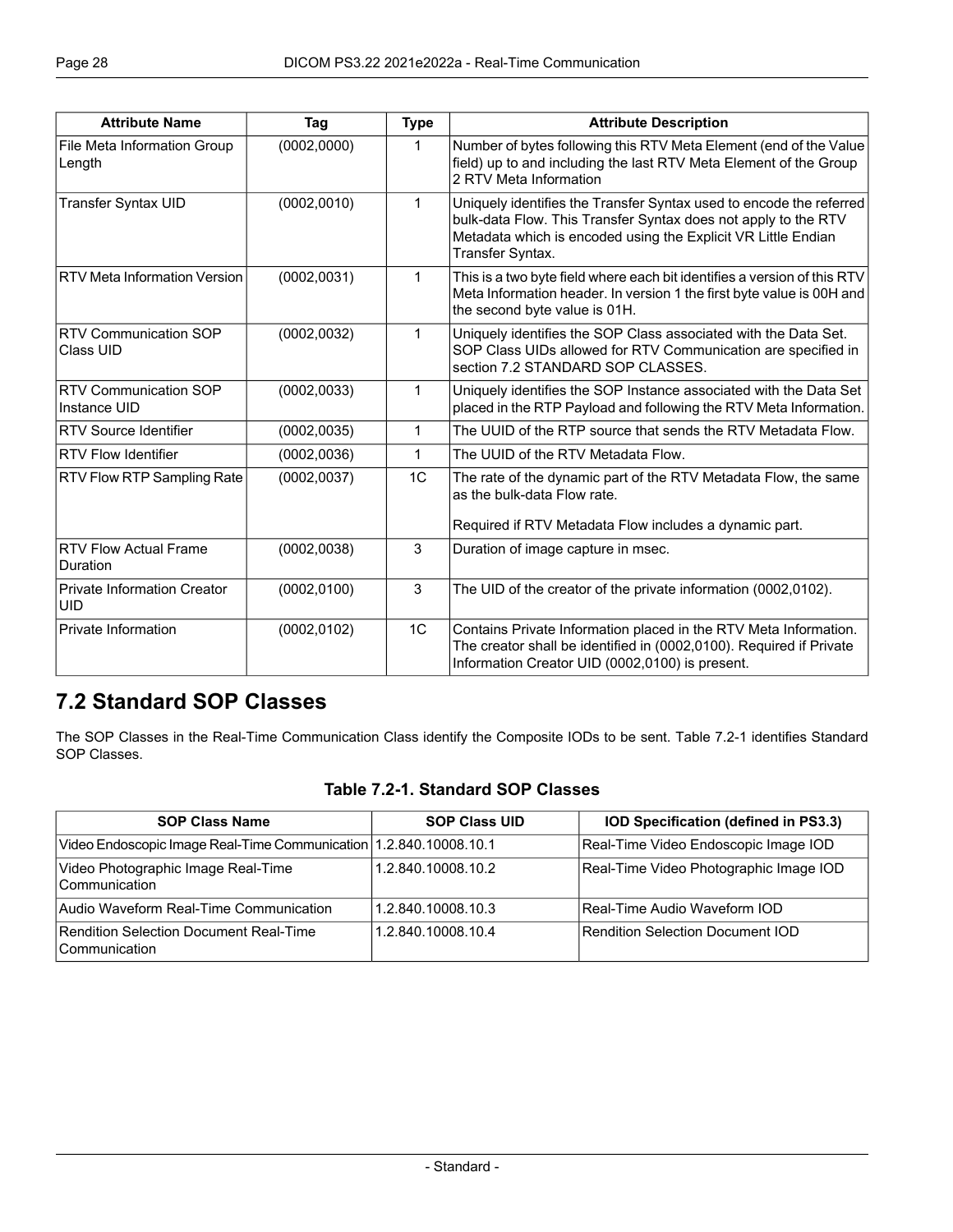## <span id="page-28-0"></span>**8 Security Considerations**

The metadata and ancillary streams usually contain Personally Identifiable Information (PII). The video and audio streams might contain protected information. The underlying SMPTE protocols do not specify any security protections to ensure confidentiality, in tegrity, or availability of the various data streams. DICOM does not specify any additions to the SMPTE protocols to provide such protection. Authorization and authentication of access to the DICOM-RTV Service is handled by configuration. Authentication is not re-confirmed at initiation of the underlying SMPTE protocols, and DICOM does not specify any additions to the SMPTE protocols for access control, authorization, or authentication.

The potential eavesdropping, replay, message insertion, deletion, modification, man-in-the-middle and denial of service attacks have not been analyzed. That analysis is up to the individual sites and installations.

Individual sites and installations will also need to perform their own assessments and selection of security mechanisms and add protections as necessary. The data rates and strict timing requirements for the data streams require careful analysis of any security mechanisms that are added. There do exist security mechanisms that operate at and below the IP level that can meet foreseen use cases, but there is insufficient experience or evidence to justify DICOM making a recommendation.